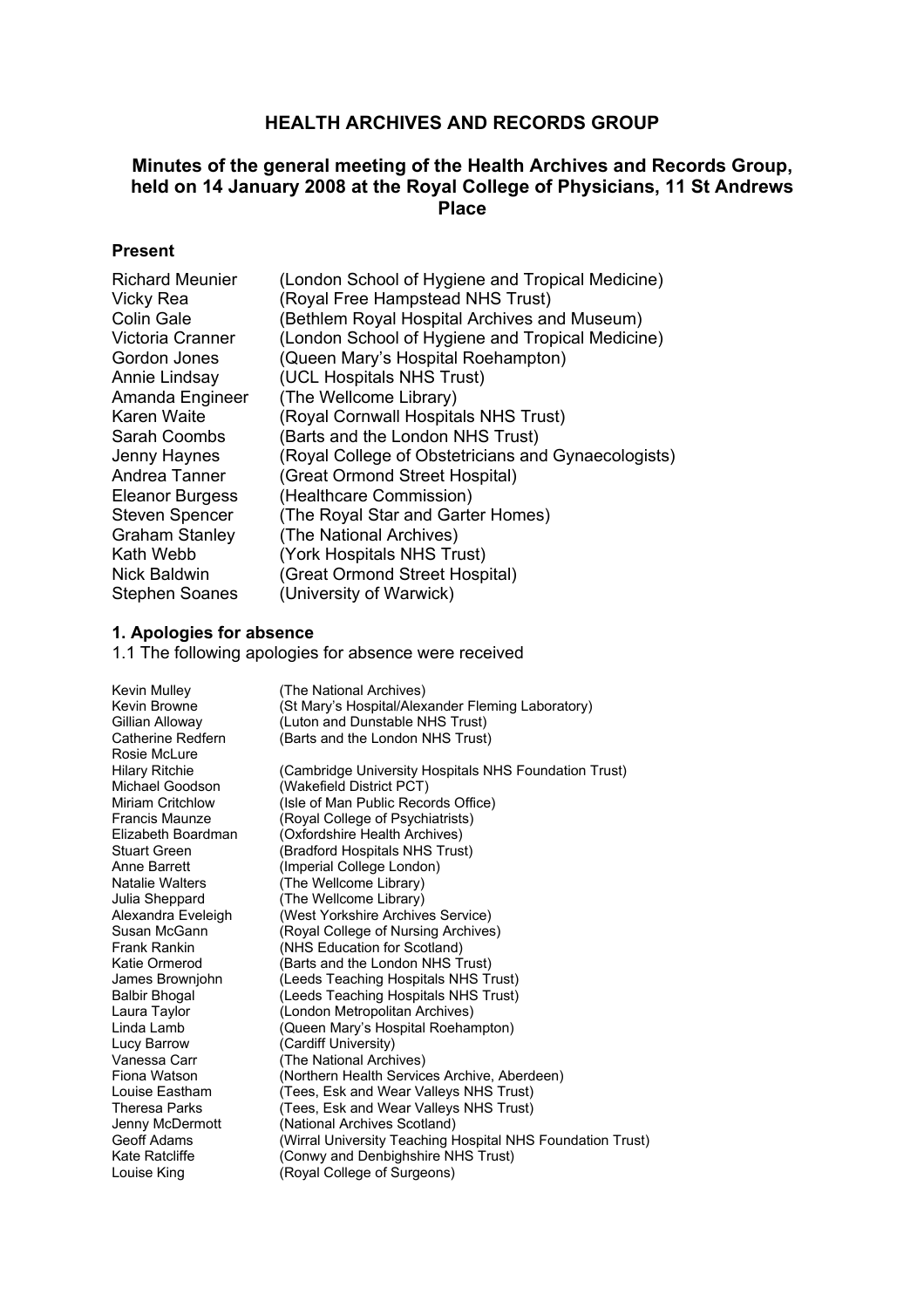### **2. Minutes of last meeting**

2.1 The minutes of the last meeting held on 28 September 2007 were accepted as a true record, subject to the amendment of item 3 (8.1) to reflect the fact that the redrafted Code of Practice on Records Management issued under section 46 of the Freedom of Information Act is currently only available to members of the working group concerned, not publicly available on the website of The National Archives (TNA).

### **3. Matters arising from minutes**

7.4 Sarah Coombs (SC) reported that on 26 November 2007 Catherine Redfern (CR) had sent comments on the draft BSI Standard for security of electronic health records to the working party responsible for currently drafting it.

8.1 SC also reported that the first meeting of the IG4U networking group for Information Governance Leads and Records Managers was held on 2 November 2007, and that minutes of the meeting and details of forthcoming events can be found online at <www.dilysjones.co.uk/IG4U/index.html>.

### **4. Committee Meeting**

4.1 Karen Waite (KJW) gave an update on matters discussed at the HARG Committee meeting as follows:

- Minutes from meeting on 28 September 2007 and teleconference on 6 November 2007 were formally approved.
- A financial report was given. HARG had been allocated £300 from the Specialist Repositories Group (SRG) of the Society of Archivists (SoA) for expenditure on meetings, travel and website in 2008.
- AGM plans were discussed. KJW asked members to consider whether they would like to nominate themselves for committee. Members with any questions about committee work were encouraged to contact any current committee members or KJW at <Karen.Waite@rcht.cornwall.nhs.uk>.
- A hit counter has been added to the website which shows there have been 80 hits since November 2007. Don't forget to pass relevant news and events for inclusion on the website to SC at <Sarah.Coombs@bartsandthelondon.nhs.uk>.

## **5. Small and Special – creating a database of Victorian and Edwardian records**

5.1 Andrea Tanner, Assistant Archivist at Great Ormond Street Hospital, gave a presentation on this topic and subsequently answered questions. [Slides from her presentation will be mounted on HARG's website at <www.healtharchives.org> in due course.]

#### **6. Research value sub-group**

6.1 Kath Webb (KAW) gave an update following the Research value sub-group's meeting in September 2007.

• The meeting agreed on the need for a document outlining the research value of health records and gives generic advice on appraisal, to act as a reference for academics and for those tasked with identifying and maintaining medical records for research.

KAW asked members to contact her at <kw10@york.ac.uk> if they could provide any help or give examples of research uses for medical records.